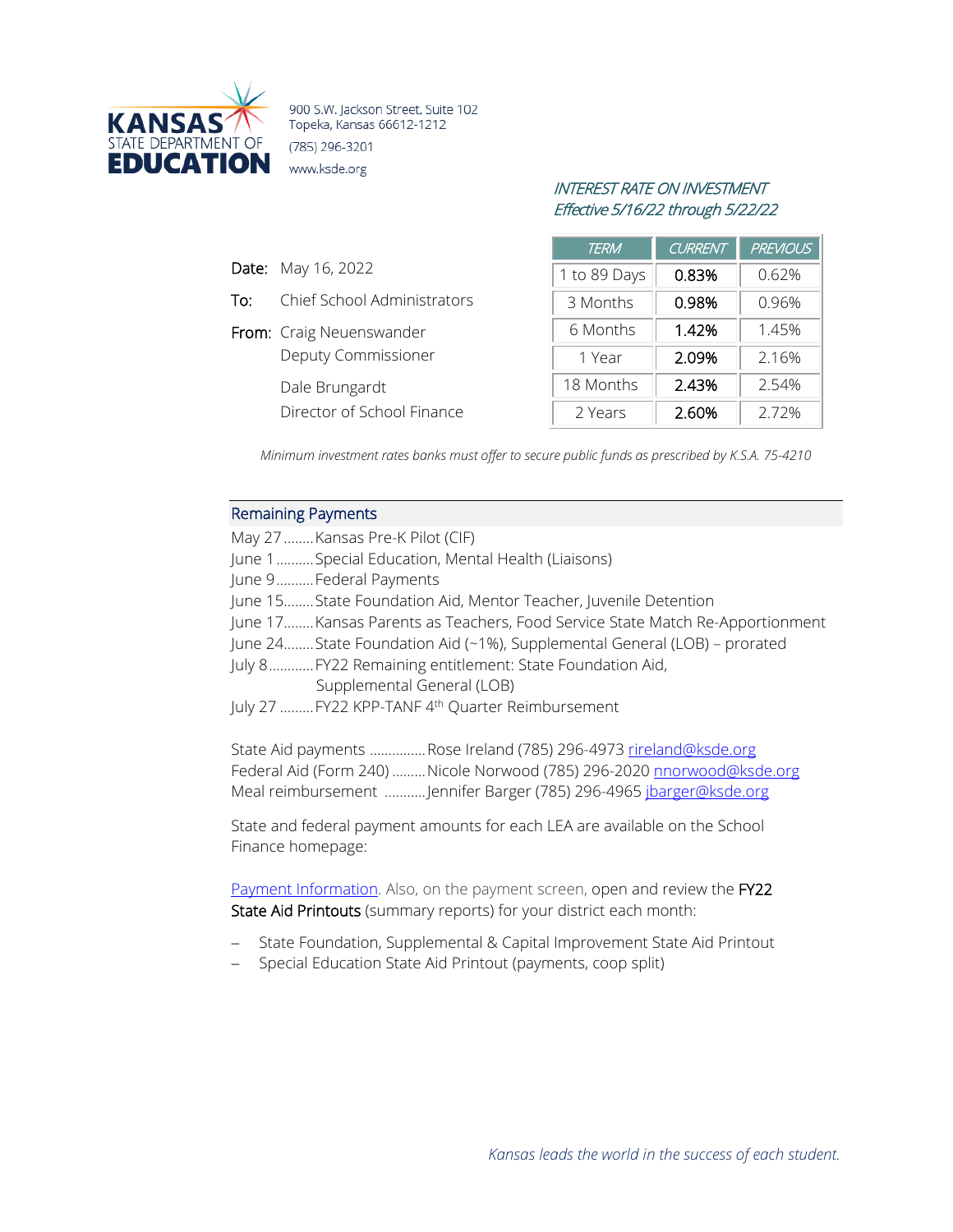### Report Due Dates

| May 16CTE Pathways Student Data Management (open May 16-August 16)<br>Pathways Helpdesk (785) 296-4908 |
|--------------------------------------------------------------------------------------------------------|
| May 16-27. Kansas Parent Education Program - Final expenditures claim form                             |
| (open May 16-27) Nicole Norwood (785) 296-2020                                                         |
| May 18-27. Juvenile Detention Center - Final expenditures (open approx.                                |
| May 18 - submit by May 27) Nicole Norwood (785) 296-2020                                               |
| May 20Request June Federal Funds (Form 240) if funds available (open May 2-20)                         |
| Nicole Norwood (785) 296-2020                                                                          |
| May 27  KIDS Collection TASC (Teacher and Student Connection)                                          |
| (open Sep 7, 2021-May 27, 2022) KSDE Helpdesk (785) 296-7935                                           |
| May 31  Foundations for School Success (End of Year Survey) Early Childhood                            |
| (open May 1-31) Natalie McClane (785) 296-5081                                                         |
| Jun 3. IDEA Application for funds: Title VI-B Flow Through Part 1 - funds for                          |
| 2022-23 school year Christy Weiler (785) 296-1712                                                      |
| Jun 10 Emergency Safety Intervention (ESI) (in KIAS) Incidents occurring on or                         |
| between 12/1/21 and 5/31/22 Shanna Bigler (785) 296-4941                                               |

# Notice: Audit Letters Pending for KSDE Audits

Many districts are questioning the status of your audit performed by KSDE, and when an audited legal max letter will be mailed. To check if your audit has been processed, please download the FY 2022 Legal Max spreadsheet from the School Finance homepage: [https://www.ksde.org/Agency/Fiscal-and-Administrative-Services/School-](https://www.ksde.org/Agency/Fiscal-and-Administrative-Services/School-Finance/Legal-Max-General-Fund-School-Finance-Studies)[Finance/Legal-Max-General-Fund-School-Finance-Studies.](https://www.ksde.org/Agency/Fiscal-and-Administrative-Services/School-Finance/Legal-Max-General-Fund-School-Finance-Studies)

### *Has an audit letter been mailed?*

If the letter A appears in Excel column BA (Audit), your audit has been processed. A number will appear in Excel column AZ (Sequence Number) to indicate the batch number when your audit letter was mailed. For example, Sequence "14" letters were mailed on May 9. School Finance will update the online Legal Max spreadsheet every time a new batch of audit letters are mailed.

### *General Fund: To republish, or not to republish?*

Districts with an **amount highlighted** in Column 43 (Excel BF -- Legal Max General Fund) may need to republish General Fund. Special Education State Aid will be finalized later this month and districts will report actual Virtual Credits on Local Effort (open June 6 and due June 8), which will affect the final computed legal max. Below are a few things to consider now:

- − If your Special Education State Aid was padded, you may not need to republish.
- − If your enrollment weightings were estimated low on the USD Budget compared to actual September 20 enrollment weightings, you may need to republish General Fund if Special Education State Aid was not padded enough to cover the increase.
- − Preschool-Aged At-Risk (3yr old) students were funded beginning 2021-2022 school year as 0.5 FTE (plus eligible weightings). Since the funding for